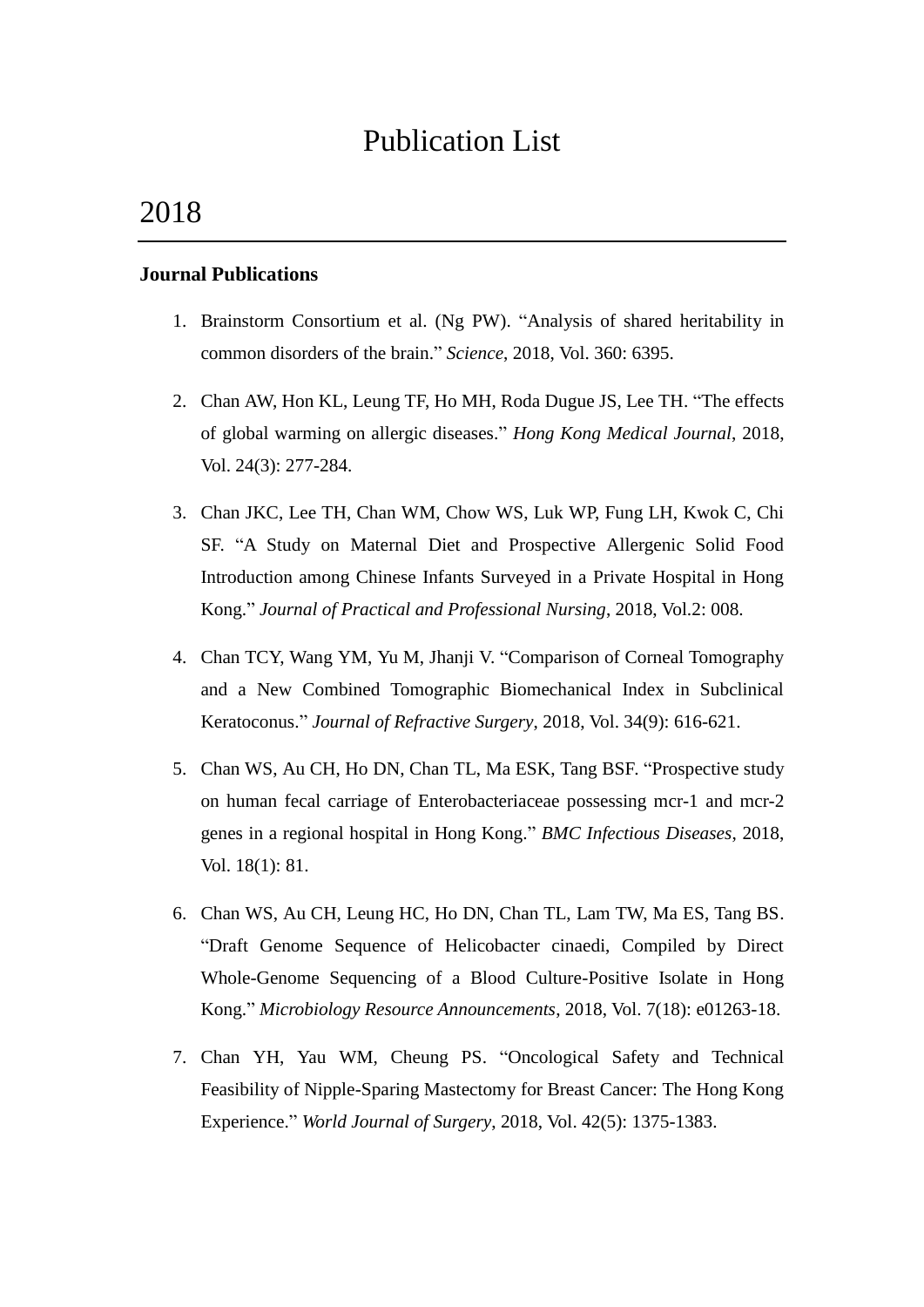- 8. Chen JH, Lam HY, Yip CC, Cheng VC, Chan JF, Leung TH, Sridhar S, Chan KH, Tang BS, Yuen KY. "Evaluation of the molecular Xpert Xpress Flu/RSV assay vs. Alere i Influenza A & B assay for rapid detection of influenza viruses." *Diagnostic Microbiology and Infectious Disease*, 2018, Vol. 90(3): 177-180.
- 9. Cheng VCC, Wong SC, Wong SCY, Sridhar S, Yip CCY, Chen JHK, Fung J, Chiu KHY, Ho PL, Chen SR, Cheng BWC, Ho CL, Lo CM, Yuen KY. "Nosocomial transmission of hepatitis C virus in a liver transplant center in Hong Kong: implication of reusable blood collection tube holder as the vehicle for transmission." *Infection Control & Hospital Epidemiology*, 2018, Vol. 39(10): 1170-7.
- 10. Cheung DS, Or CK, So MK, Tiwari A. "Usability Testing of a Smartphone Application for Delivering Qigong Training." *Journal of Medical Systems*, 2018, Vol. 42(10): 191.
- 11. Cheung KS, Leung LP, Siu YC, Tsang TC, Tsui MS, Tam CC, Chan RH. "Prehospital 12-lead electrocardiogram for patients with chest pain: a pilot study." *Hong Kong Medical Journal*, 2018, Vol. 24(5): 484-491.
- 12. Cheung KW, Sang KK, Lam HI, Chan WM, Wu PM, Choi HF, Ho YW, Law MYY. "Imaging dose of megavoltage computed tomography (MVCT) for treatment verification in the tomotherapy of breast cancer." *Journal of Radiotherapy in Practice*, 2018, Vol. 17(2): 244-252.
- 13. Chua GT, Li PH, Ho HK, Lai E, Ngai V, Yau YS, Kwan YW, Leung TF, Lee TH. "Hong Kong Institute of Allergy and Hong Kong Society for Paediatric Immunology Allergy & Infectious Diseases joint consensus statement 2018 on vaccination in egg-allergic patients." *Hong Kong Medical Journal*, 2018, Vol. 24(5): 527-531.
- 14. Gibofsky A, Galloway J, Kekow J, Zerbini C, de la Vega M, Lee G, Lee EY, Codreanu C, Koehn C, Steinberg K, Bananis E, de Leon DP, Maniccia A, Dikranian A, RA NarRAtive global advisory panel. "Comparison of patient and physician perspectives in the management of rheumatoid arthritis: results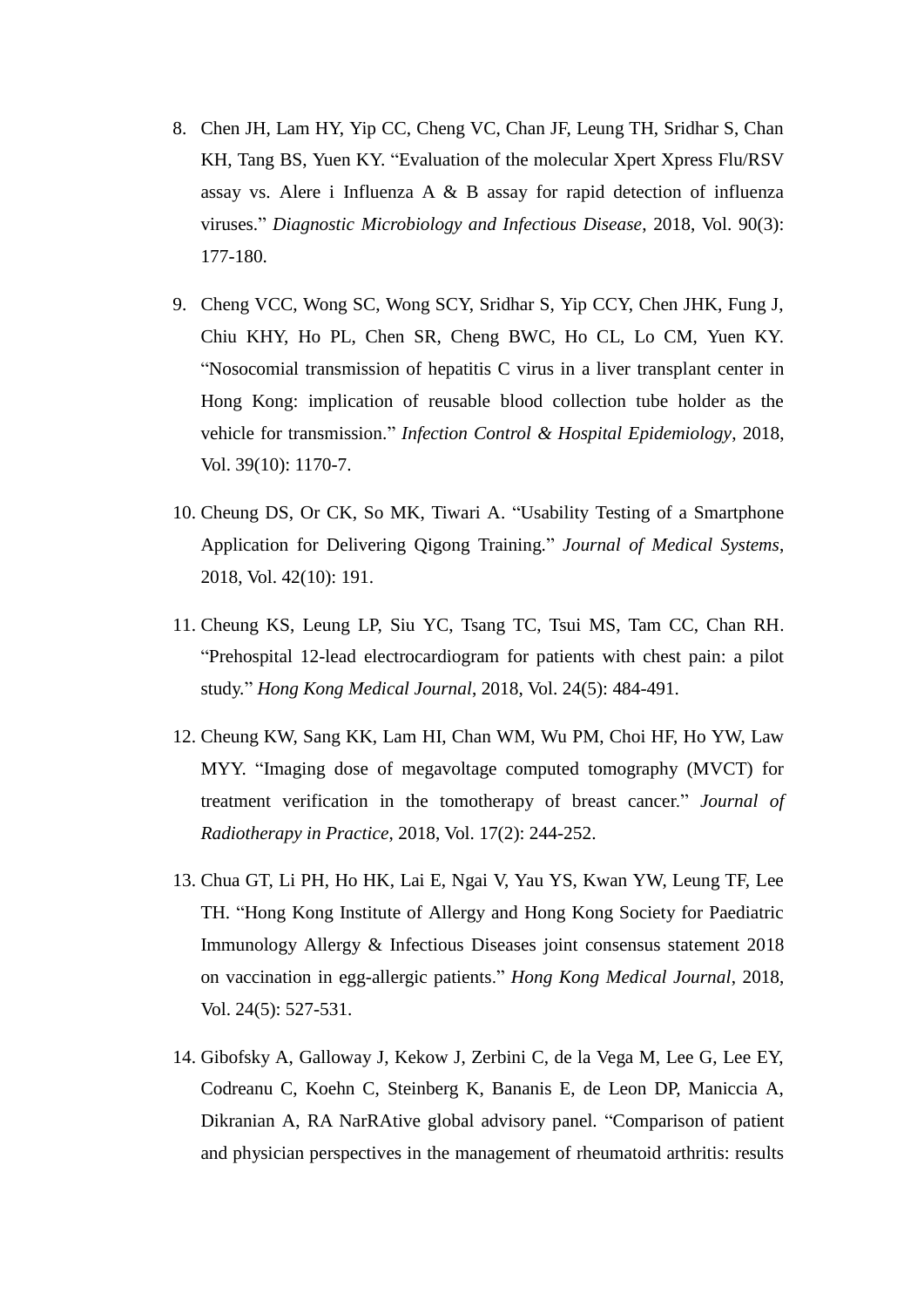from global physician- and patient-based surveys." *Health and Quality of Life Outcomes*, 2018, Vol. 16(1): 211.

- 15. Ho CL, Chen S, Cheung SK, Leung YL, Cheng KC, Wong KN, Wong YG, Leung TWT. "Radioembolization with 90Y glass microspheres for hepatocellular carcinoma: significance of pretreatment 11C-acetate and 18F-FDG PET/CT and posttreatment 90Y PET/CT in individualized dose prescription." *European Journal of Nuclear medicine and Molecular Imaging*, 2018, Vol. 45(12): 2110-2121.
- 16. Huang B, Chen Z, Wu PM, Ye Y, Feng ST, Wong CO, Zheng L, Liu Y, Wang T, Li Q, Huang B. "Fully Automated Delineation of Gross Tumor Volume for Head and Neck Cancer on PET-CT Using Deep Learning: A Dual-Center Study." *Contrast Media & Molecular Imaging*, 2018, 8923028.
- 17. Kwong A, Ho JCW, Shin VY, Kurian AW, Tai E, Esserman LJ, Weitzel JN, Lin PH, Field M, Domchek SM, Lo J, Ngan HYS, Ma ESK, Chan TL, Ford JM. "Rapid detection of BRCA1/2 recurrent mutations in Chinese breast and ovarian cancer patients with multiplex SNaPshot genotyping panels." *Oncotarget*, 2018, Vol. 9(8): 7832-7843.
- 18. Kwong KM, Tam CC, Chan R, Lee SWL, Ip P, Kowk J. "Comparison of Single Nucleotide Polymorphism genotyping of CYP2C19 by Loop-mediated isothermal amplification and real-time PCR melting curve analysis." *Clinica Chimica Acta*, 2018, Vol. 478: 45-50.
- 19. Law BKH, King AD, Ai QY, Poon DMC, Chen W, Bhatia KS, Ajuja AT, Ma BB, Yeung DKW, Mo FKF, Wang YX, Yuan J. "Head and Neck Tumors: Amide Proton Transfer MRI." *Radiology*, 2018, Vol. 288(3): 782-790.
- 20. Leung JCK, Lai KN, Tang SCW. "Role of Mesangial-Podocytic-Tubular Cross-Talk in IgA Nephropathy." *Seminars in Nephrology*, 2018, Vol. 38(5): 485-495.
- 21. Li AKL, Wu VWC. "Dosimetric Impact of Bladder Volume Variation in Radiotherapy for Prostate Cancer – A Pilot Study." *Journal of Cancer Science & Therapy*, 2018, Vol. 10(7): 173-177.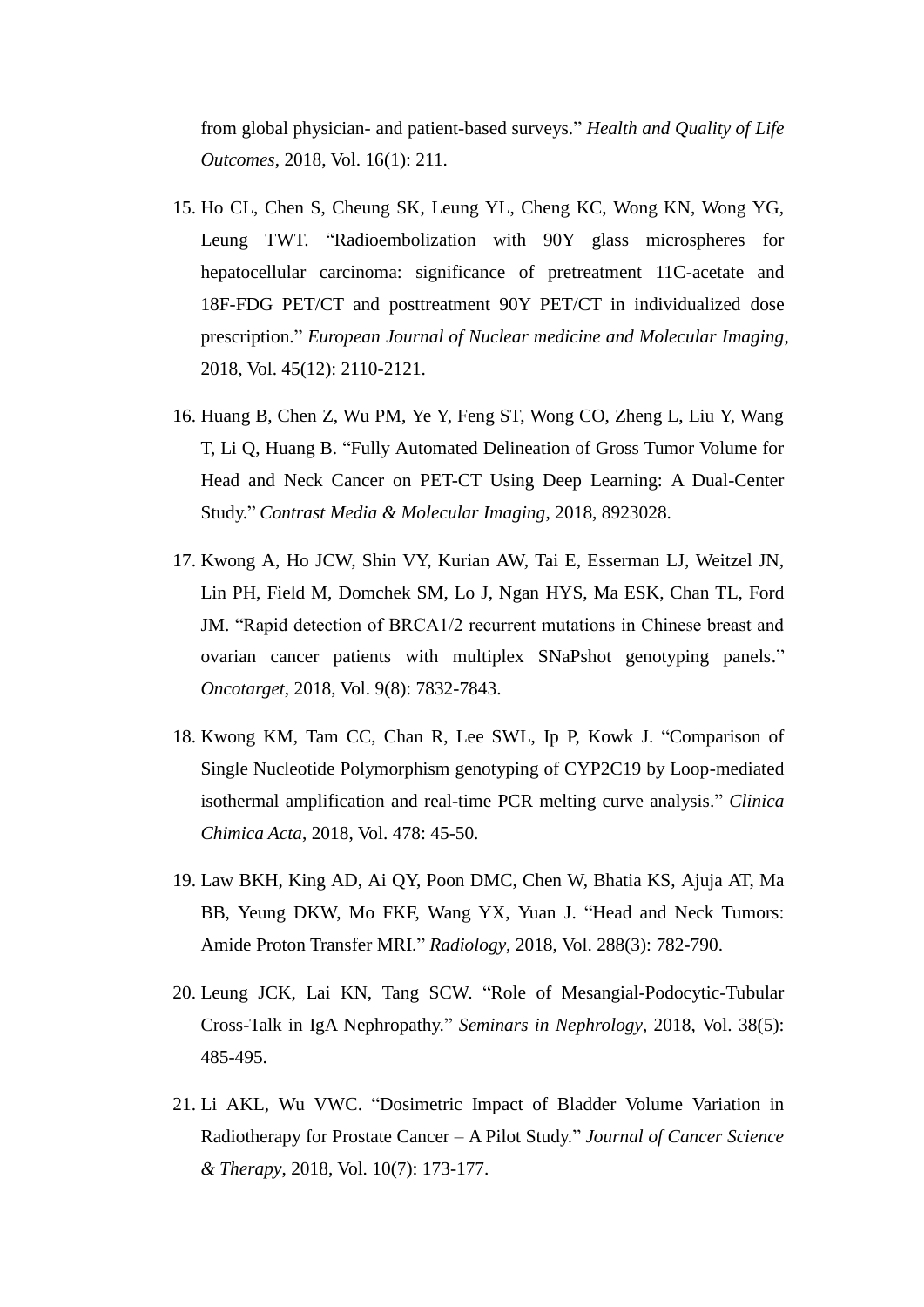- 22. Loong H, Raymond V, Shiotsu Y, Chua DTT, Teo PML, Yung T, Skrzypczak S, Lanman RB, Mok TSK. "Clinical Application of Genomic Profiling With Circulating Tumor DNA for Management of Advanced Non-Small-cell Lung Cancer in Asia." *Clinical Lung Cancer*, 2018, Vol. 19(5): e601-e608.
- 23. Lu Y et al. (Kwong A.) "A Transcriptome-Wide Association Study Among 97,898 Women to Identify Candidate Susceptibility Genes for Epithelial Ovarian Cancer Risk." *Cancer Research*, 2018, Vol. 78(18): 5419-5430.
- 24. Ma J, Wang Y, Chan TCY. "Possible Risk Factors and Clinical Outcomes of Black Areas in Small-Incision Lenticule Extraction." *Cornea*, 2018, Vol. 37(8): 1035-1041.
- 25. Mak YW, Kao AHF, Tam LWY, Tse VWC, Tse DTH, Leung DYP. "Health-promoting lifestyle and quality of life among Chinese nursing students." *Primary Health Care Research & Development*, 2018, Vol. 19(6): 629-636.
- 26. Ng ALK, Chan TCY, Cheng ACK. "Comparison of Different Corneal Power Readings From Pentacam in Post-laser In Situ Keratomileusis Eyes." *Eye Contact Lens*, 2018, Vol. 44(Suppl 2): S370-S375.
- 27. Rebbeck TR et al. (Kwong A). "Mutational spectrum in a worldwide study of 29,700 families with BRCA1 or BRCA2 mutations." *Human Mutation*, 2018, Vol. 39(5): 593-620.
- 28. Shin VY, Siu MT, Liu X, Ng EKO, Kwong A, Chu KM. "MiR-92 suppresses proliferation and induces apoptosis by targeting EP4/Notch1 axis in gastric cancer." *Oncotarget*, 2018, Vol. 9(36): 24209-24220.
- 29. Tan K, Cheung CL, Yeung CY, Siu D, Leung J, Pang HK. "Genetic screening for familial hypercholesterolaemia in Hong Kong." *Hong Kong Medical Journal*, 2018, Vol. 24(Suppl 3): 7-10.
- 30. Tiwari A, Cheung DST, Hui V. "Improving mental health outcomes of Chinese women survivors of intimate partner violence through advocacy interventions." *Global Mental Health (Cambridge)*, 2018, Vol. 5: e15.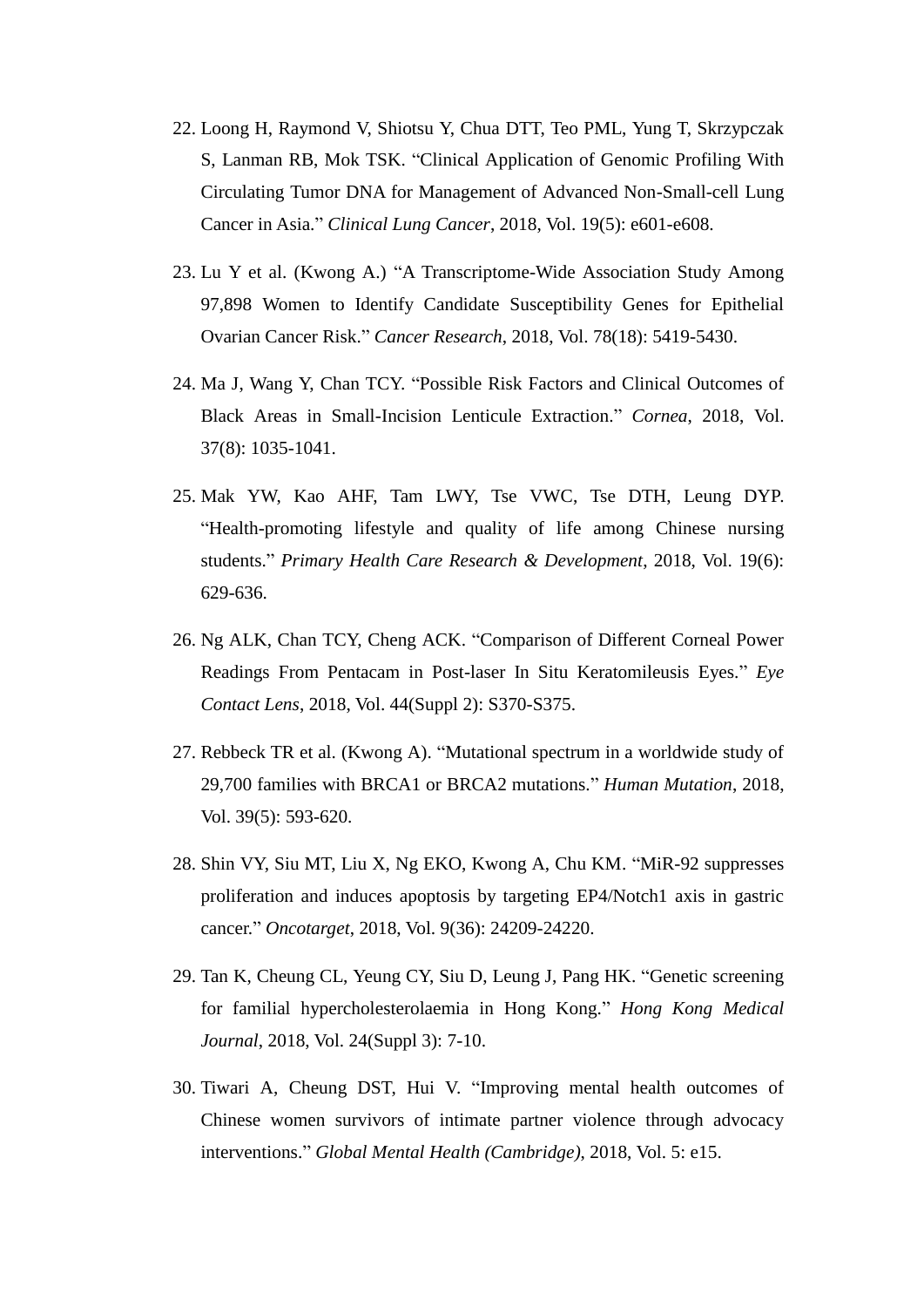- 31. Wang YXJ, Deng M, Lo GG, Liang D, Yuan J, Chen W. "Breath-hold black-blood T1rho mapping improves liver T1rho quantification in healthy volunteers." *Acta Radiologica*, 2018, Vol. 59(3):257-265.
- 32. Whitworth J et al. (Kwong A). "Comprehensive Cancer-Predisposition Gene Testing in an Adult Multiple Primary Tumor Series Shows a Broad Range of Deleterious Variants and Atypical Tumor Phenotypes." *The American Journal of Human Genetics*, 2018, Vol. 103(1): 3-18.
- 33. Wing YK, Lam SP, Mok VC, Zhang J, Tsoh JM, Leung EY. "Early neurodegenerative biomarkers and clinical outcome in psychiatric patients with rapid eye movement sleep behaviour disorder: a prospective study." *Hong Kong Medical Journal*, 2018, Vol. 24(Suppl 3):24-28.
- 34. Wong KY, Yao Q, Yuan LQ, Li Z, Ma ES, Chim CS. "Frequent functional activation of RAS signalling not explained by RAS/RAF mutations in relapsed/refractory multiple myeloma." *Scientific Reports (Nature Publisher Group)*, 2018, Vol.8: 13522.
- 35. Wong RSM, Yu EYT, Guo VY, Wan EY, Chin WY, Wong CKH, Fung CSC, Tung KTS, Wong WH, Ip P, Tiwari AFY, Lam CLK. "A prospective cohort study to investigate parental stress and child health in low-income Chinese families: protocol paper." *BMJ Open*, 2018, Vol. 8(2): e018792.
- 36. Wong SS, Yip CC, Sridhar S, Leung KH, Cheng AK, Fung AM, Lam HY, Chan KH, Chan JF, Cheng VC, Tang BS, Yuen KY. "Comparative evaluation of a laboratory-developed real-time PCR assay and RealStar® Adenovirus PCR Kit for quantitative detection of human adenovirus." *Virology Journal*, 2018, Vol. 15(1): 149.
- 37. Zhang LJ, Shin VY, Chai X, Zhang A, Chan TL, Ma ESK, Rebbeck TR, Chen J, Kwong A. "Breast and ovarian cancer penetrance of BRCA1/2 mutations among Hong Kong women." *Oncotarget*, 2018, Vol. 9(38):25025-25033.
- 38. Zhou Y, Yuan J, Wong OL, Fung WWK, Cheng KF, Cheung KY, Yu SK. "Assessment of positional reproducibility in the head and neck on a 1.5-T MR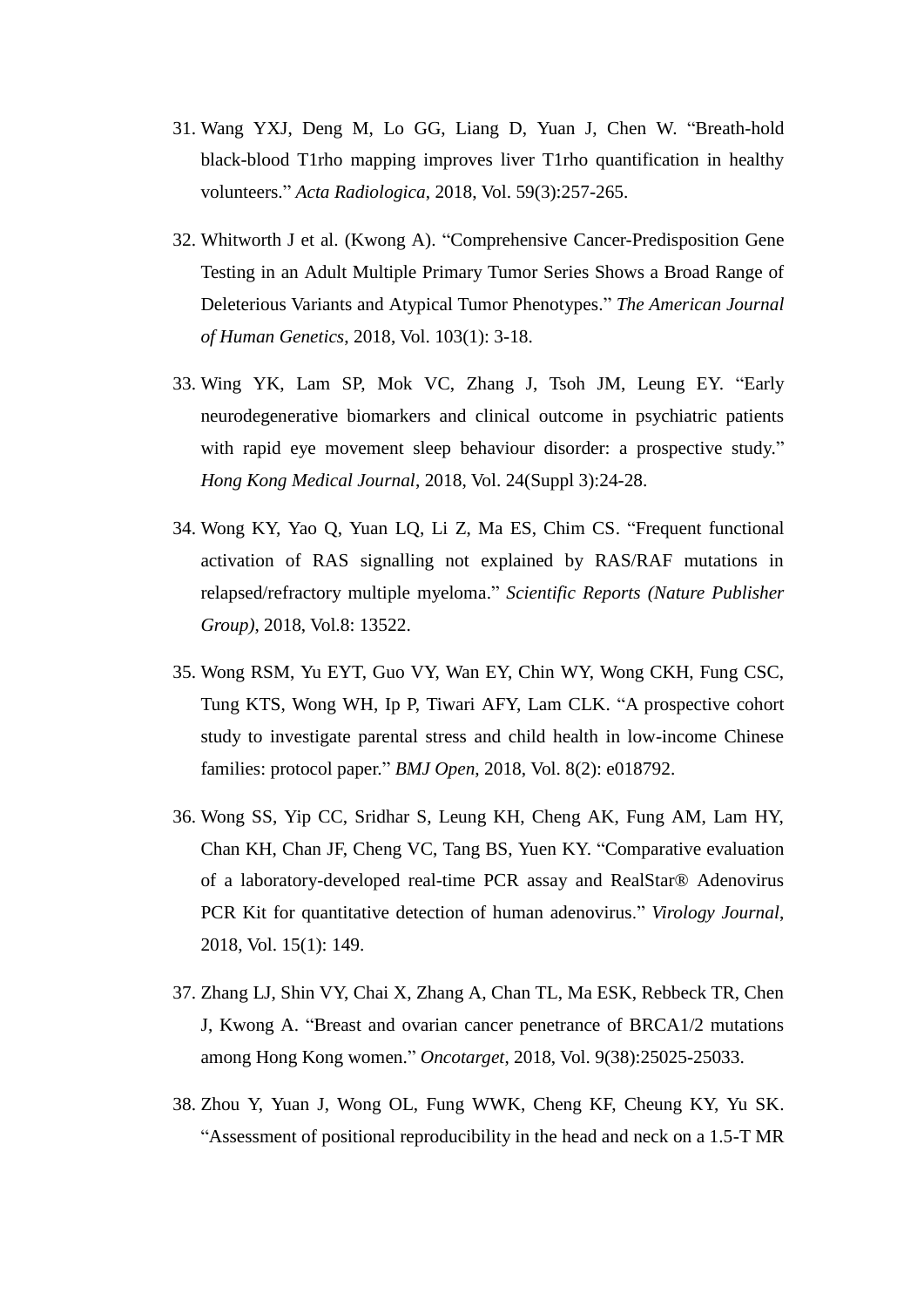simulator for an offline MR-guided radiotherapy solution." *Quantitative Imaging in Medicine and Surgery*, 2018, Vol. 8(9): 925-935.

#### **Short Paper**

39. Cheung SK, Ho IC, Chen SR, Wong YH, Ho CL. "Critique on Linear-No-Threshold model in assessment of radiation risk for medical imaging." *National Medical Journal of China*, 2018, Vol. 98(13):1028-1029

#### **Editorial**

40. Liang R. "Genetic testing and counseling." *Hong Kong Medical Journal*, 2018, Vol. 24(4): 328-329.

#### **Review Article**

- 41. Chang JSM. "Femtosecond laser-assisted astigmatic keratotomy: a review." *Eye and Vision (London)*, 2018, Vol. 5:6
- 42. Lee WL, Chan J, Chi SF, Lee L, Lau PC, Wong CC, Chan F, Chan W, Lee TH. "The Journey to Create the New Allergy Centre in Hong Kong." *Journal of Practical and Professional Nursing*, 2018, Vol.2: 005.
- 43. Yan MK, Chang JS, Chan TC. "Refractive regression after laser in situ keratomileusis." *Clinical & Experimental Ophthalmology*, 2018, Vol. 46(8): 934-944.

#### **Guideline**

- 44. Gomi H et al. (Chan ACW, Fan ST). "Tokyo Guidelines 2018: antimicrobial therapy for acute cholangitis and cholecystitis." *Journal of Hepato-Biliary-Pancreatic Sciences*, 2018, Vol. 25(1): 3-16.
- 45. Kiriyama S et al. (Chan ACW). "Tokyo Guidelines 2018: diagnostic criteria and severity grading of acute cholangitis (with videos)." *Journal of Hepato-Biliary-Pancreatic Sciences*, 2018, Vol. 25(1): 17-30.
- 46. Mayumi T et al. (Chan ACW, Fan ST). "Tokyo Guidelines 2018: management bundles for acute cholangitis and cholecystitis." *Journal of Hepato-Biliary-Pancreatic Sciences*, 2018, Vol. 25(1): 96-100.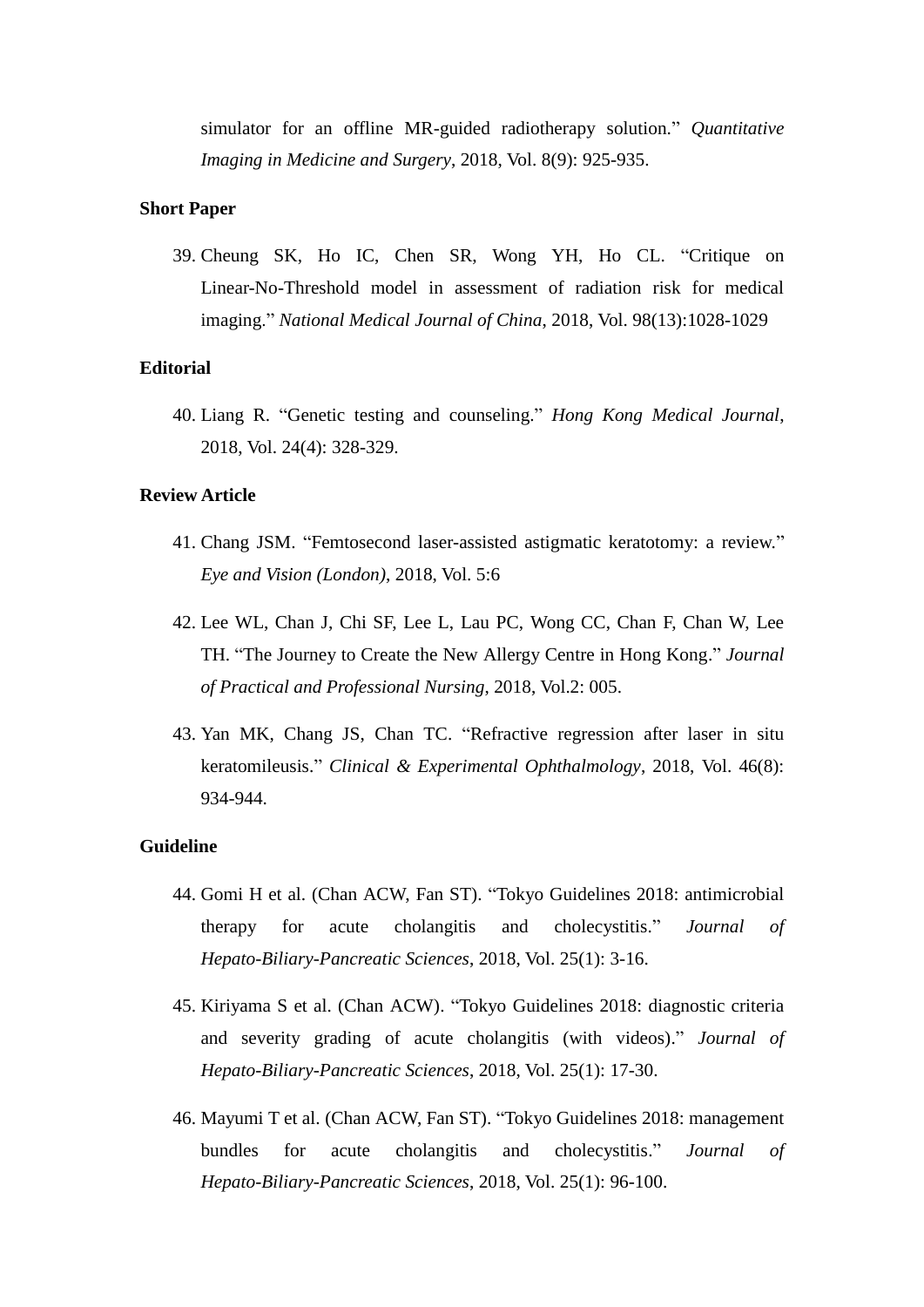- 47. Miura F et al. (Chan ACW). "Tokyo Guidelines 2018: initial management of acute biliary infection and flowchart for acute cholangitis." *Journal of Hepato-Biliary-Pancreatic Sciences*, 2018, Vol. 25(1): 31-40.
- 48. Okamoto K et al. (Chan ACW, Fan ST). "Tokyo Guidelines 2018: flowchart for the management of acute cholecystitis." *Journal of Hepato-Biliary-Pancreatic Sciences*, 2018, Vol. 25(1): 55-72.
- 49. Wakabayashi G et al. (Chan ACW). "Tokyo Guidelines 2018: surgical management of acute cholecystitis: safe steps in laparoscopic cholecystectomy for acute cholecystitis (with videos)." *Journal of Hepato-Biliary-Pancreatic Sciences*, 2018, Vol. 25(1): 73-86.
- 50. Yokoe M et al. (Chan ACW). "Tokyo Guidelines 2018: diagnostic criteria and severity grading of acute cholecystitis (with videos)." J*ournal of Hepato-Biliary-Pancreatic Sciences*, 2018, Vol. 25(1): 41-54.

#### **Case Report**

51. Seto A, Botelho MG, Ho EH, Jagannathan N. "Bilateral Condylar Hyperplasia-Nonsurgical Management: A Clinical Report." *The Journal of Contemporary Dental Practice*, 2018, Vol. 19(4): 463-467.

#### **Summary Report**

52. Chan NCY, Cheng ACO, Ho JCH, Lok JKH, Chan CKM. "Proceedings of the Neuro-Ophthalmology Program of the 33rd Asia-Pacific Academy of Ophthalmology Congress, Hong Kong, 8-11 February 2018." *Neuroophthalmology*, 2018, Vol. 42(5): 326-333.

#### **Oral & Poster Presentations**

Asian Pacific Association for the Study of the Liver (APASL) Single Topic Conference on HCC, 2018

Oral Presentation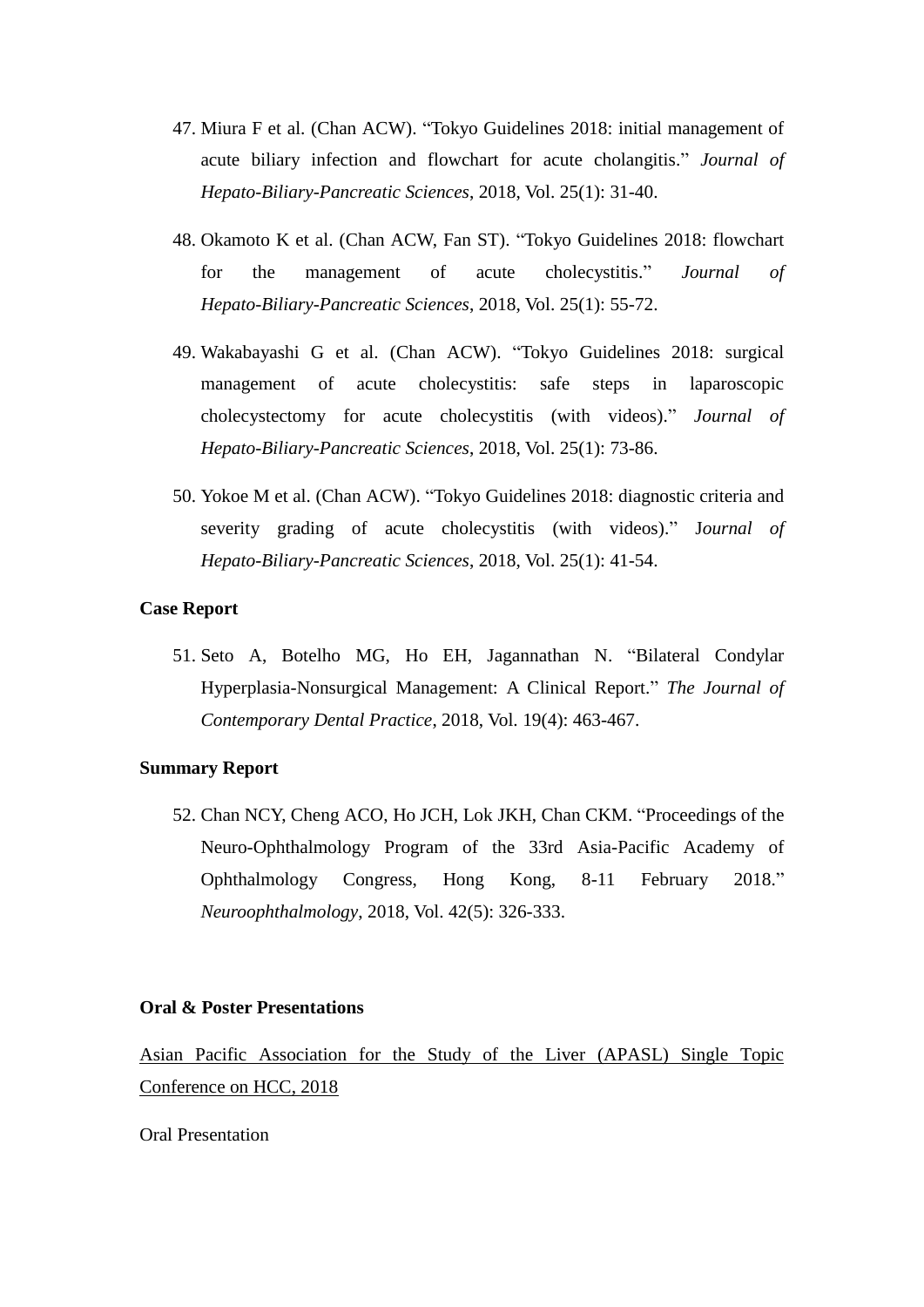- 53. Chen SR, Cheung SK, Leung WT, Leung YL, Cheng KC, Wong KN, Wong YH, Ho CL. "Correlation of treatment response with grades of cellular differentiation for hepatocellular carcinoma (HCC) undergoing 90Y-glass-microspheres radioembolization." *APASL Single Topic Conference on HCC*, Yokohama, Japan, May 11-13, 2018.
- 54. Chen SR, Leung WT, Leung YL, Cheng KC, Wong KN, Cheung SK, Wong YH, Ho CL. "Validation of pretreatment 99mTc-MAA-based dosimetry by post-treatment 90Y-PET/CT in HCC patients after 90Y glass-microspheres radioembolization." *APASL Single Topic Conference on HCC*, Yokohama, Japan, May 11-13, 2018.

# 1<sup>st</sup> UK Interdisciplinary Breast Cancer Symposium, 2018

#### Poster Presentation

55. Kwong A, Shin V, Au CH, Chan T, Ma E. "Identification of germline mutation using a 30-gene sequencing in breast cancer patients not found to carry BRCA mutations." *1st UK Interdisciplinary Breast Cancer Symposium*, January 15-16, 2018; also appeared on *Breast Cancer Research and Treatment*, 2018, Vol. 167(1):338-339.

#### American Society of Clinical Oncology (ASCO) Annual Meeting, 2018

#### Poster Presentation

56. Kwong A, Shin V, Au CH, Ho C, Chan TL, Ma ESK. "Multigene panel testing for hereditary breast and ovarian cancers: an analysis of 1303 BRCA-negative Chinese patients." *American Society of Clinical Oncology Annual Meeting 2018*, Chicago, IL, USA, June 1-5, 2018; also appeared on *Journal of Clinical Oncology*, 2018, Vol. 36(15\_suppl): e13625.

#### European Society of Radiotherapy & Oncology (ESTRO 37), 2018

#### Oral Presentation

57. Cheng KF, Fok PH, Chiu G. "Reproducibility of head and neck setup in MR Simulator environment." *ESTRO 37*, Barcelona, Spain, April 20-24, 2018;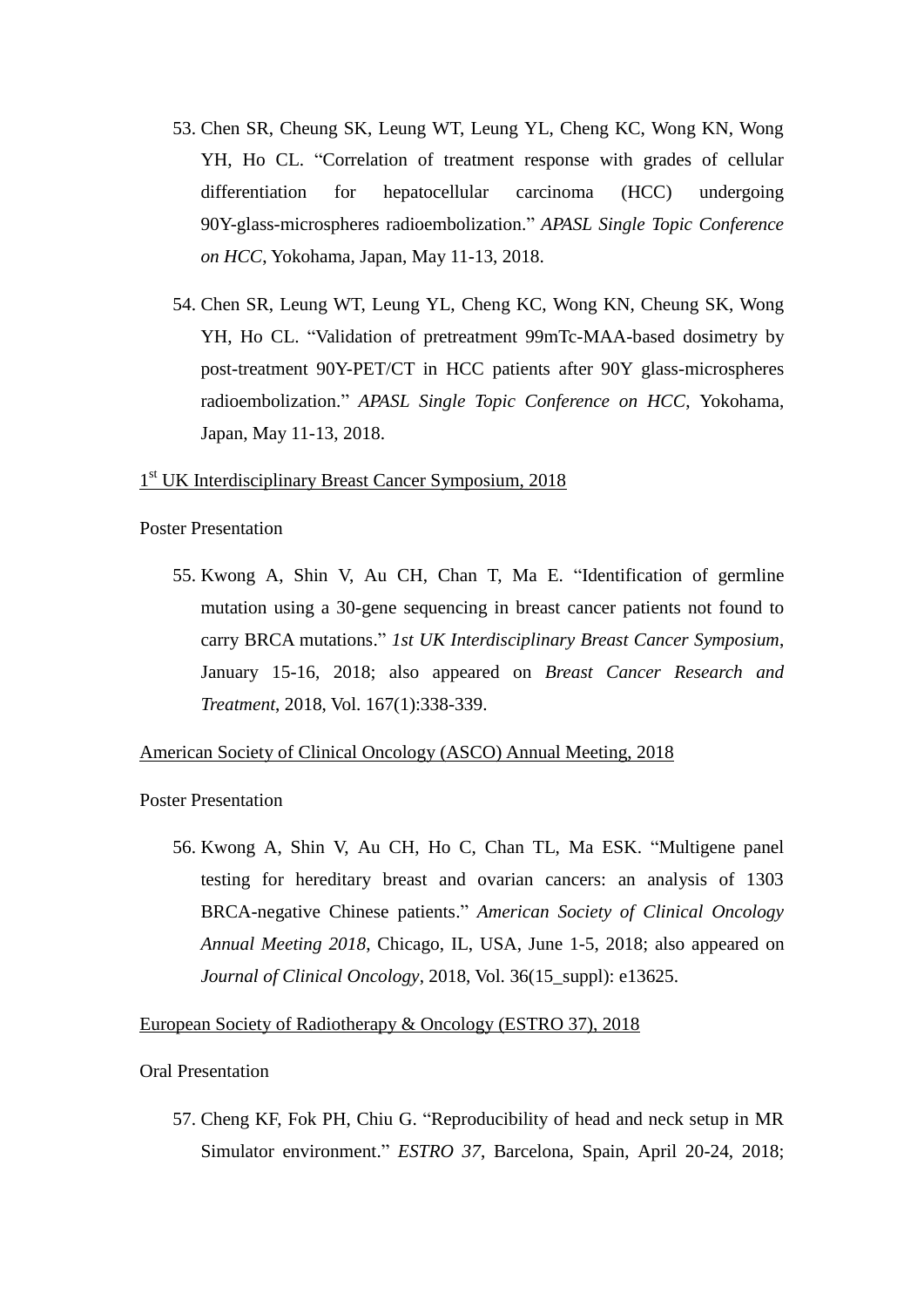also appeared on *Radiotherapy & Oncology*, 2018, Vol. 127(Supp. 1): S105-S106.

58. Chui KY, Fung WK, Yuan J, Mui WL, Chiu G. "An evaluation of variabilities in organ-at-risk delineation for MR-only head and neck radiotherapy." *ESTRO 37*, Barcelona, Spain, April 20-24, 2018; also appeared on *Radiotherapy & Oncology*, 2018, Vol. 127(Supp. 1): S221-S222.

- 59. Chiu ST, Wu PM, Cheng KF, Fok PH, Chiu G. "Dosimetric quality and delivery time of Dynamic Jaw Mode in TomoTherapy for Breast Cancer Patients." *ESTRO 37*, Barcelona, Spain, April 20-24, 2018; also appeared on *Radiotherapy & Oncology*, 2018, Vol. 127(Supp. 1): S601-S602.
- 60. Chiu TL, Yang B, Cheung CW, Lam WW, Cheung KY, Yu SK. "Performance of fluorescent screen based quality assurance system for Cyberknife M6." *ESTRO 37*, Barcelona, Spain, April 20-24, 2018; also appeared on *Radiotherapy & Oncology*, 2018, Vol. 127(Supp. 1): S916-S917.
- 61. Geng H, Lam WW, Kong CW, Yang B, Yu SK, Cheung KY. "Influence of metallic implant on different dose calculation algorithm in Cyberknife planning system." *ESTRO 37*, Barcelona, Spain, April 20-24, 2018; also appeared on *Radiotherapy & Oncology*, 2018, Vol. 127(Supp. 1): S1033.
- 62. Ho YW, Kong CW, Geng H, Cheung KY, Yu SK. "Efficacy of rectal spacer to reduce rectum dose in HDR brachytherapy for carcinoma of uterine cervix." *ESTRO 37*, Barcelona, Spain, April 20-24, 2018; also appeared on *Radiotherapy & Oncology*, 2018, Vol. 127(Supp. 1): S1231-S1232.
- 63. Kong CW, Ding Y, Cheung CW, Geng H, Lam WW, Chiu TL, Cheung KY , Yu SK. "Dose verification of Cyberknife MLC FSPB calculation algorithm in different treatment regions." *ESTRO 37*, Barcelona, Spain, April 20-24, 2018; also appeared on *Radiotherapy & Oncology*, 2018, Vol. 127(Supp. 1): S941-S942.
- 64. Lee TY, Choi HHF, Wong WKR, Ho YW, Cheung KY, Yu SK. "Robustness of the TomoTherapy Exit Detector for Verifying MLC fluence Post-Irradiation."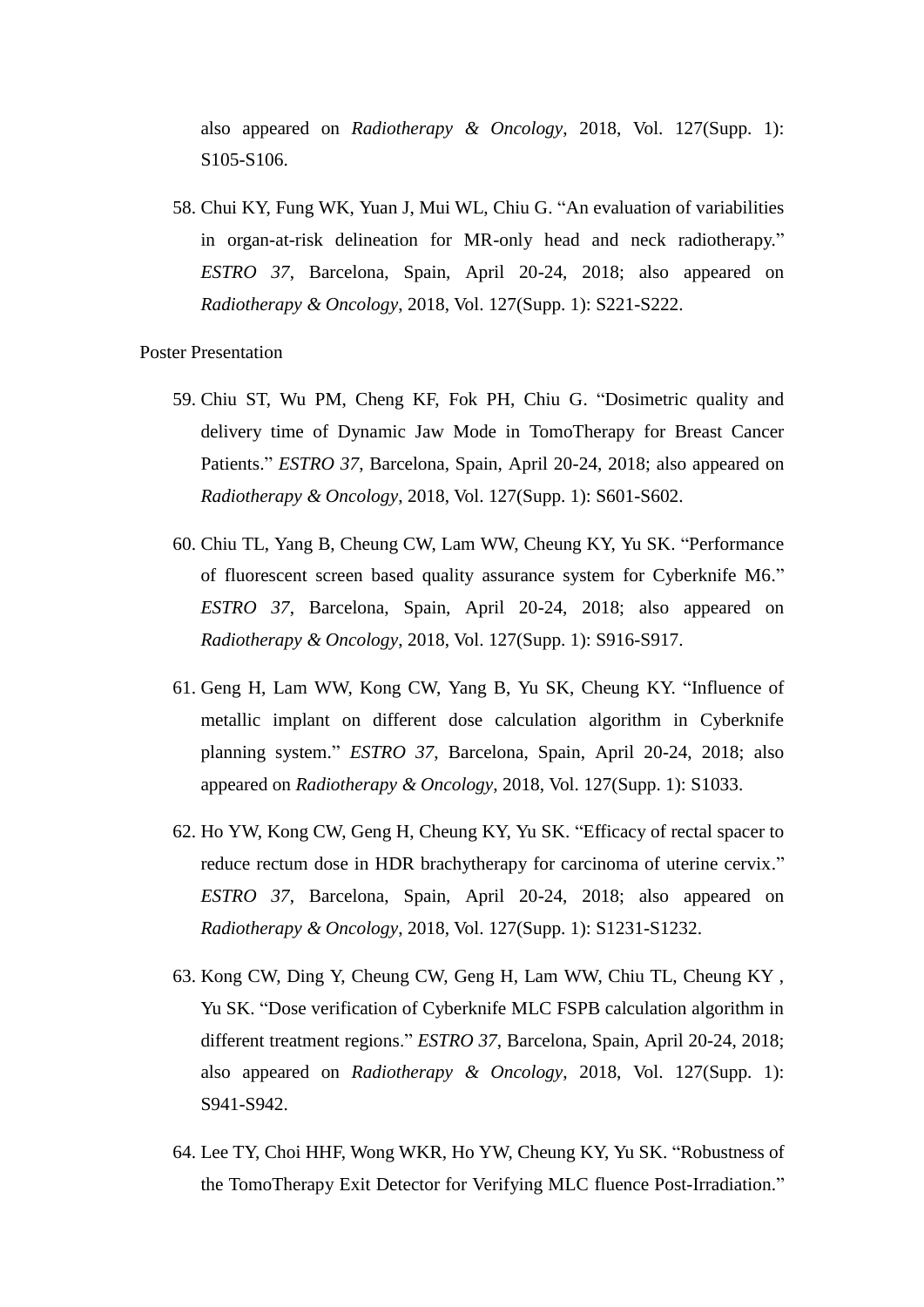*ESTRO 37*, Barcelona, Spain, April 20-24, 2018; also appeared on *Radiotherapy & Oncology*, 2018, Vol. 127(Supp. 1): S940-S941.

- 65. Wong OL, Cheng KF, Yuan J, Fok PH, Zhou Y, Chiu G, Yu SK, Cheung KY. "Abdominal compression for SBRT: influence on 3D MRI image quality and diaphragm motion reduction." *ESTRO 37*, Barcelona, Spain, April 20-24, 2018; also appeared on *Radiotherapy & Oncology*, 2018, Vol. 127(Supp. 1): S1169-S1170.
- 66. Wong OL, Cheng KF, Zhou Y, Yuan J, Chiu G, Yu SK, Cheung KY. "Compatibility test of a newly-designed patient transfer system with a 1.5T MR-simulator." *ESTRO 37*, Barcelona, Spain, April 20-24, 2018; also appeared on *Radiotherapy & Oncology*, 2018, Vol. 127(Supp. 1): S1202.

Joint Annual Meeting International Society for Magnetic Resonance in Medicine (ISMRM) – European Society for Magnetic Resonance in Medicine & Biology (ESMRMB), 2018

- 67. Ding Y, Ho CL, Chan KT, Yuan J, Cheung KY, Yu SK. "Reduction of susceptibility artifacts in MR of permanent prostate gold seed for radiotherapy." *Joint Annual Meeting ISMRM-ESMRMB 2018*, Paris, France, June 16-21, 2018.
- 68. Law MWK, Yuan J, Wong OL, Yu SK. "Skull Segmentation for MR-Only Radiotherapy Simulation using An Unsupervised-Learning Multi-Sequence Analysis Framework." *Joint Annual Meeting ISMRM-ESMRMB 2018*, Paris, France, June 16-21, 2018.
- 69. Yuan J, Lo G, Ho CL, Chen SR, Chan H, Ai V, Cheung W, Wong C, Cheung P, Wong TT. "A study of correlation of the SUVmax and ADC in malignant breast tumors using simultaneous PET-MRI." *Joint Annual Meeting ISMRM-ESMRMB 2018*, Paris, France, June 16-21, 2018.
- 70. Yuan J, Zhou Y, Wong OL, Cheng KY, Yu SK. "Development of a fast 4D-MRI with sub-second volumetric frame rate for respiratory motion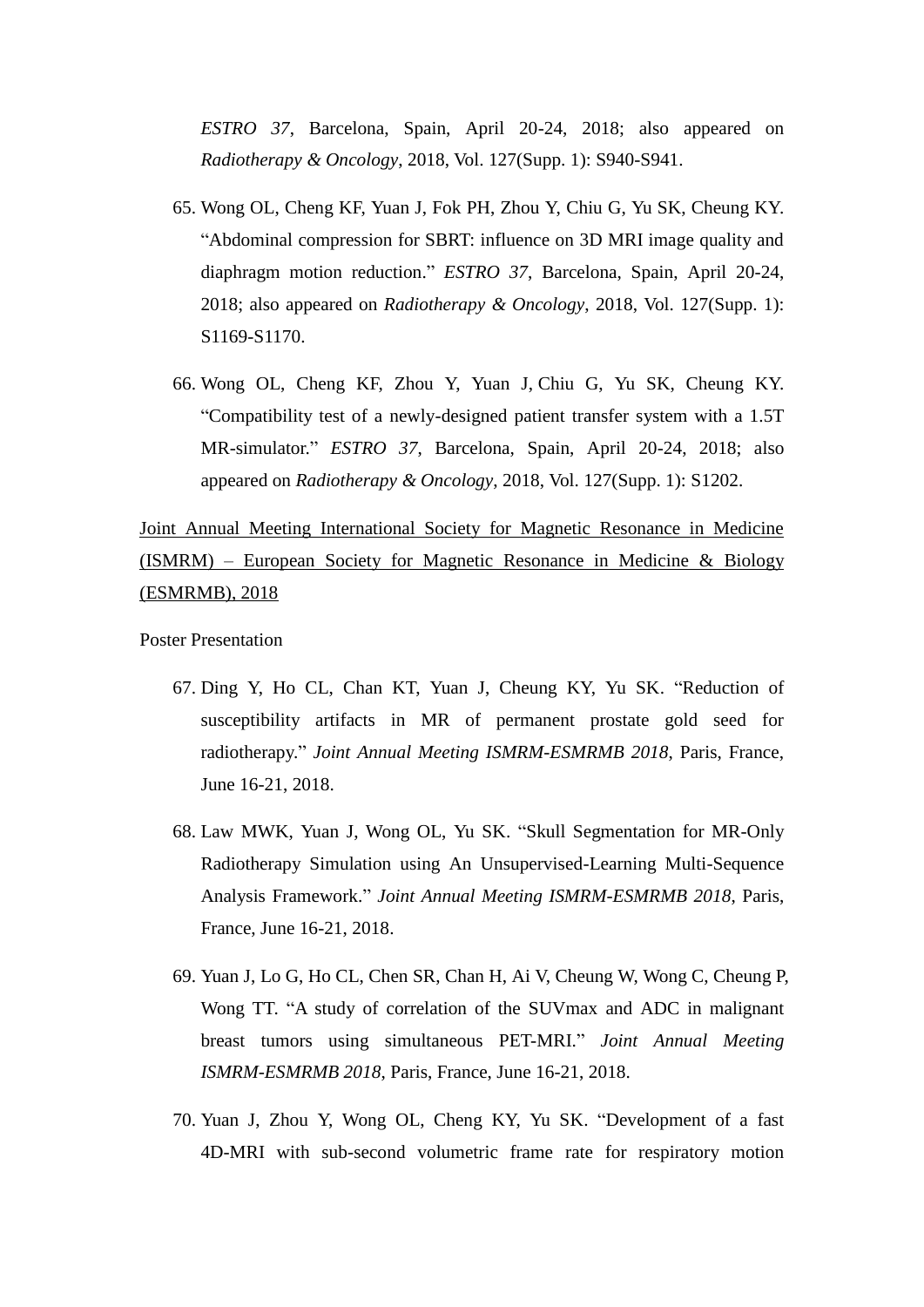tracking in abdominal radiotherapy." *Joint Annual Meeting ISMRM-ESMRMB 2018*, Paris, France, June 16-21, 2018.

## Society of Nuclear Medicine and Molecular Imaging (SNMMI) 2018 Annual Meeting

Oral Presentation

- 71. Chen SR, Cheung W, Leung YL, Cheng KC, Wong KN, Wong C, Ho CL. "177Lu-DOTATATE radionuclide therapy for pediatric patients with relapsed high-risk neuroblastoma negative on 131I-MIBG imaging – a pilot study." *SNMMI 2018 Annual Meeting,* Philadelphia, Pennsylvania, June 23-26, 2018.
- 72. Chen SR, Lee G, Cheng KC, Leung YL, Wong KN, Cheung W, Wong C, Ho CL. "Biphasic exponential dosimetry model for 177Lu-DOTATATE peptide receptor radionuclide therapy." *SNMMI 2018 Annual Meeting,* Philadelphia, Pennsylvania, June 23-26, 2018.
- 73. Ho CL, Chan D, Chen SR, Leung YL, Chen E. "Patlak analysis of striatal dopamine synthesis capacity in earlier and later-onset psychotic illnesses with 18F-DOPA brain PET/MR." *SNMMI 2018 Annual Meeting,* Philadelphia, Pennsylvania, June 23-26, 2018.

## Global Breast Cancer Conference (GBCC), 2018

- 74. Ho CYS, Au CH, Ho DN, Shin VY, Chan TL, Ma ESK, Kwong A. "Somatic mutation profiling of breast cancer by next-generation sequencing." *Global Breast Cancer Conference 2018*, Incheon, Korea, April 5-7 2018.
- 75. Ho DN, Au CH, Law FBF, Wong EYL, Chung Y, Lau J, Shin V, Chan TL, Ma ESK, Kwong A. "Long-Read Next Generation Sequencing Approach to Close the Gaps of Short-Read Sequencing in Hereditary Breast and/or Ovarian Cancer." *Global Breast Cancer Conference 2018*, Incheon, Korea, April 5-7 2018.

## 46th Annual Scientific Meeting of the Hong Kong Society of Haematology, 2018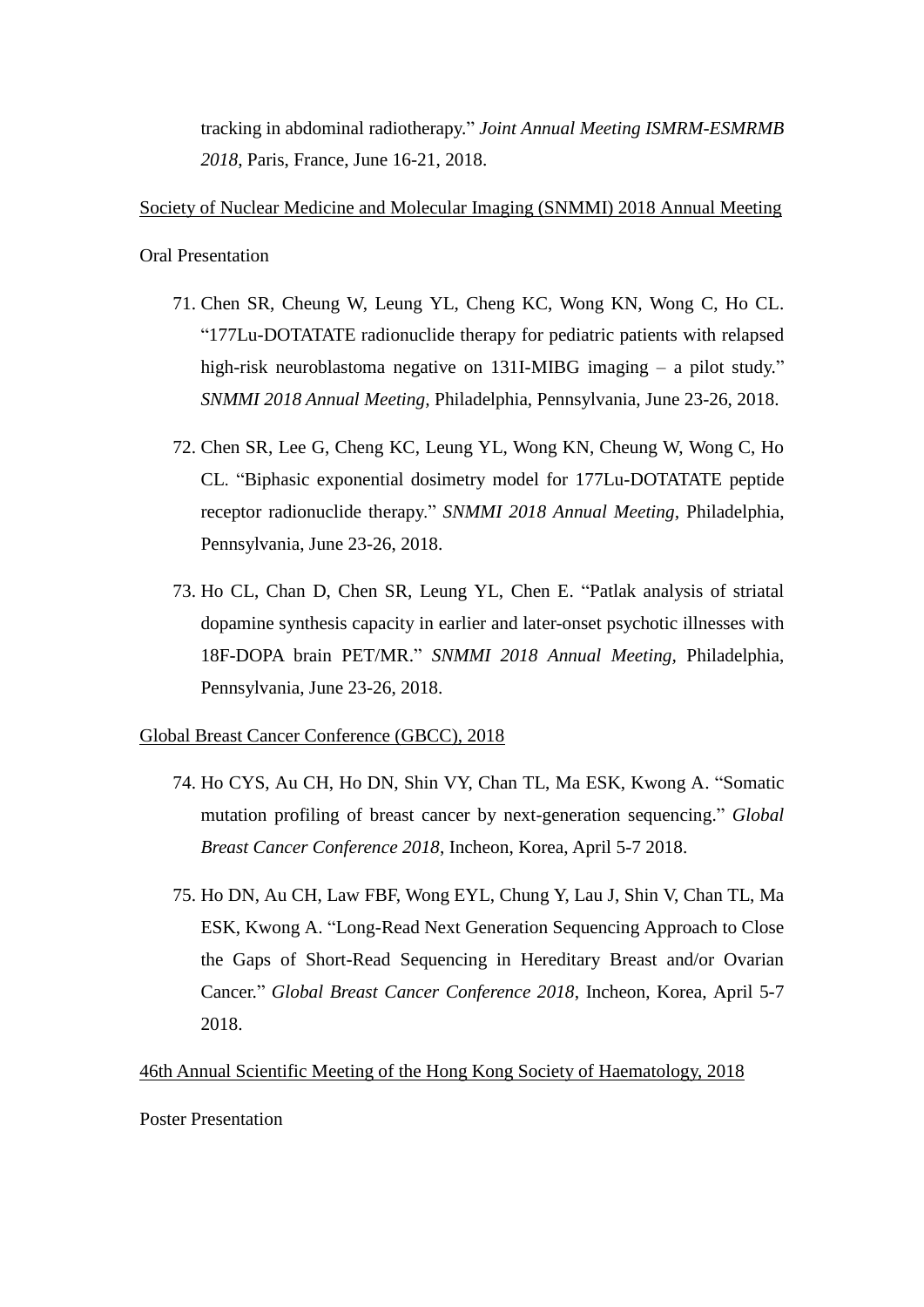76. Ng MK, Au CH, Ip BK, To MYR, Choy G, Lam HY, Chan TL, Ma ESK. "Comparative study between CALR+ and JAK2 V617F+ myeloproliferative neoplasms." *46th Annual Scientific Meeting of the Hong Kong Society of Haematolog*y *2018*, Hong Kong, April 7, 2018.

# XXXIst International Symposium on Technological Innovations in Laboratory Hematology, 2018

#### Poster Presentation

77. Ng EHY, Chan THC, Lau YS, Ma ESK. "PT and APTT-based clot waveform analysis of patient samples on direct oral anticoagulants." *XXXIst International Symposium on Technological Innovations in Laboratory Hematology 2018*, Brussels, Belgium, May 10-12, 2018.

#### London Calling, 2018

Poster Presentation

78. Ho DN, Au CH, Law FBF, Wong EYL, Chung Y, Lau J, Wong ATC, Shin V, Chan TL, Ma ESK, Kwong A. "Long-Read Next Generation Sequencing Approach to Close the Gaps of Short-Read Sequencing in Hereditary Breast and/or Ovarian Cancer." *London Calling 2018*, London, UK, May 24-15, 2018.

# $6<sup>th</sup> MR$  in RT Symposium, 2018

#### Oral Presentation

79. Zhou Y, Yuan J, Cheung KY, Yu SK. "Accelerating 3D head-and-neck MR imaging using convolutional neural network for MR-guided radiotherapy." *6 th MR in RT Symposium*, Utrecht, Netherlands, June 30 – July 3, 2018

20<sup>th</sup> International Society of Radiographers and Radiological Technologists (ISRRT), World Congress

#### Oral Presentation

80. Ku KM, YP Ng. "To evaluate the use of a Self-Held Respiration Monitoring Device (SHRMD) for Deep Inspiration Breath Hold (DIBH) radiotherapy to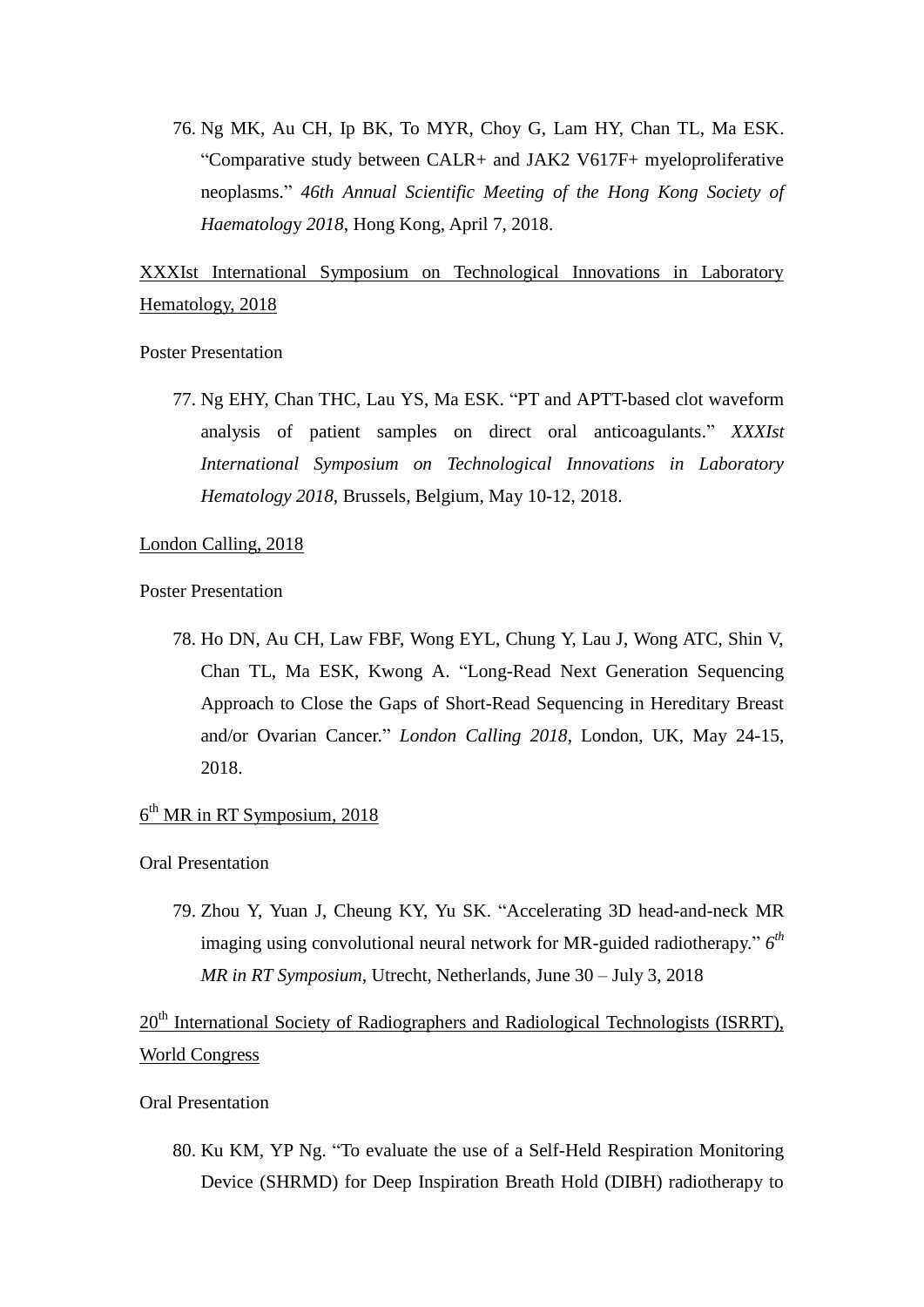left breast cancer patients." *20th ISRRT World Congress*, Port of Spain, Trinidad and Tobago, April 12-15, 2018.

#### European Congress of Radiology (ECR), 2018

#### Poster Presentation

- 81. Cheung CW, Ding Y, Kong CW, Yang B, Lam WW, Geng H, Yu SK. "Effect of Metal Artifact Reduction on Estimation of Relative Electron Density." *ECR 2018*, Vienna, Austria, February 28 - March 4, 2018.
- 82. Lee R, Lo GG, Chan KF, Yuen CT, Chan KM, Liu MCW, Chan PLP. "Multi-parametric MRI (MP-MRI) in prostate- Experience and Technical Challenges." *ECR 2018*, Vienna, Austria, February 28 - March 4, 2018.

#### Korean Congress of Radiology (KCR), 2018

#### Poster Presentation

83. Chan PL, Lee R, Liu CW, Tang J, Yuen CT, Li WW. "MR/PET Imaging of Porstate Cancer-Clinical Experiences and Challenges." *KCR 2018*, Seoul, Korea, September 12-15, 2018

### San Antonio Breast Cancer Symposium, 2018

#### Poster Presentation

84. Kwong A, Shin V, Au CH, Ho C, Slavin T, Weitzel J, Chan TL, Ma ESK. "Germline mutation in TP53 gene in a cohort of 2,561 Chinese high-risk breast cancer patients using multigene panel testing." *San Antonio Breast Cancer Symposium 2018*, San Antonio, TX, USA, December 4-8, 2018

#### European Society of Human Reproduction and Embryology Annual Meeting, 2018

Poster Presentation

85. Ho DN, Lau J, Wong EYL, Au CH, Rocha KA, Xue L, Shum TW, Law YC, Ng YY, Lok IH, Tang OS, Ho PC, Chai J, Lam TS, Chan TL, Ma ESK. "Filling the gap of short-read next generation sequencing approach in PGD by long-read approach." *European Society of Human Reproduction and*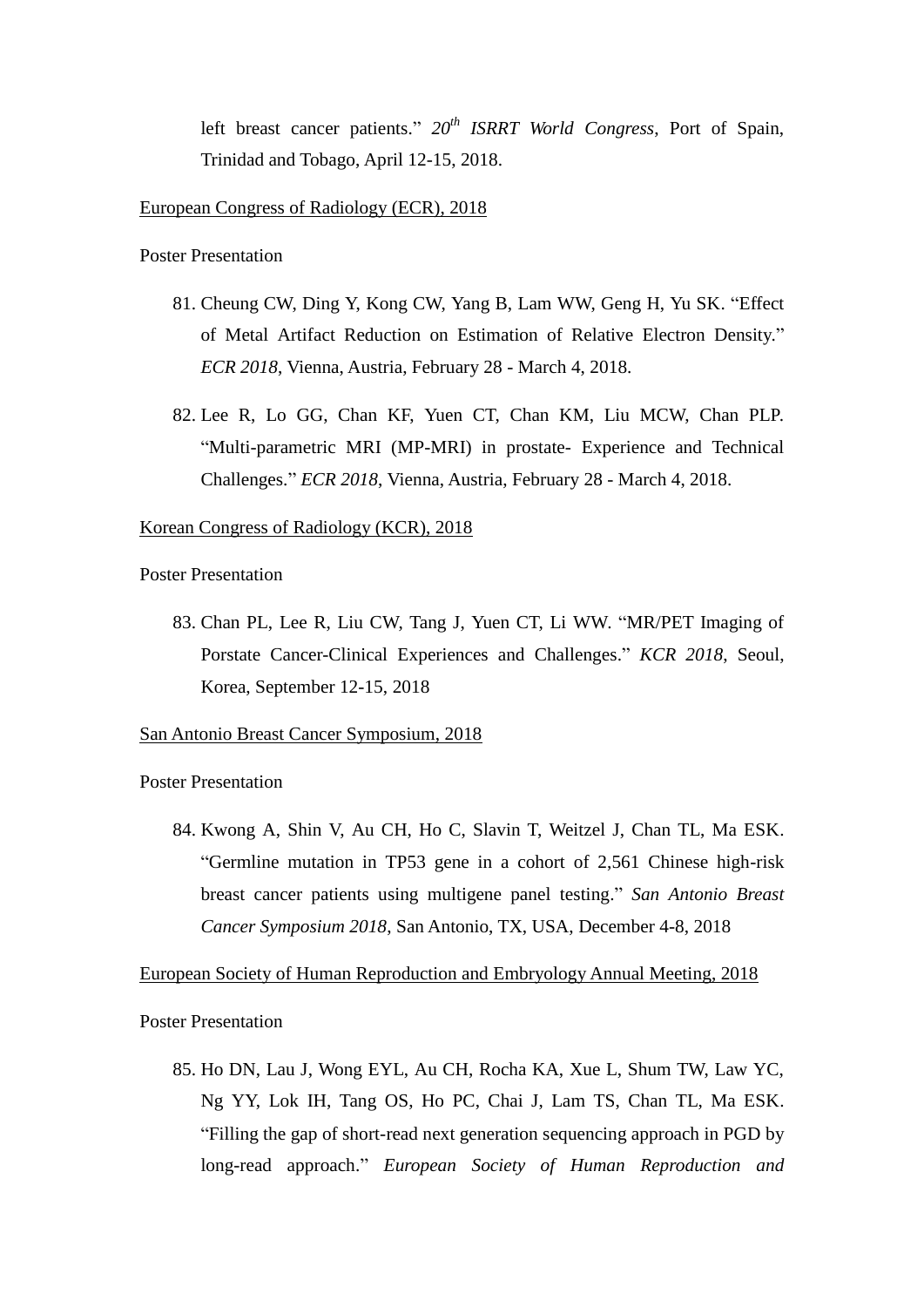*Embryology Annual Meeting 2018*, Barcelona, Spain, July 1-4, 2018; also appeared on *Human Reproduction*, 2018, Vol. 33(suppl): i419-i420.

#### 17th Biennial Meeting of the International Gynecologic Cancer Society, 2018

Poster Presentation

86. Kwong A, Shin VY, Cheuk IW, Au CH, Ho CYS, Chan TL, Ma ESK. "Identification of germline mutation by 30 gene sequencing and clinical characteristics of Chinese with hereditary ovarian cancer." *17th Biennial Meeting of the International Gynecologic Cancer Society 2018*, Kyoto, Japan, September 14-16, 2018.

#### The 34th Japan Conference of Radiological Technologists (JCRT), 2018

#### Oral Presentation

87. Wong SM, Poon SW, Chan MT, Mui WL. "Radiation beam modulation selection between fixed cone, iris and multi-leaf collimator (MLC) in Cyberknife M6 treatments." *JCRT 2018*, Shimonoseki, Yamaguchi, Japan, September 21-23, 2018.

# The 60<sup>th</sup> Annual Meeting of the American Society for Radiation Oncology (ASTRO), 2018

- 88. Kong CW, Geng H, Lam WW, Yang B, Wong WKR, Ding Y, Law WK, Lee TY, Cheung KY, Yu SK. "Investigation of dosimetric impact arising from the Cyberknife Xsight Lung tracking system using different Synchrony models." *ASTRO 2018*, San Antonio, Texas, October 21-24, 2018; also appeared on *International Journal of Radiation Oncology\*Biology\*Physics*, 2018, Vol. 102(3):e484-e485.
- 89. Ku KM, Ng YP, Yu SK, Kong CW, Kwok WM, Mui WL, Wong CM, Chiu G. "To evaluate the use of a homemade self-held respiration monitoring device (SHRMD) for deep inspiration breath hold (DIBH) radiation therapy to left breast cancer patients." *ASTRO 2018*, San Antonio, Texas, October 21-24,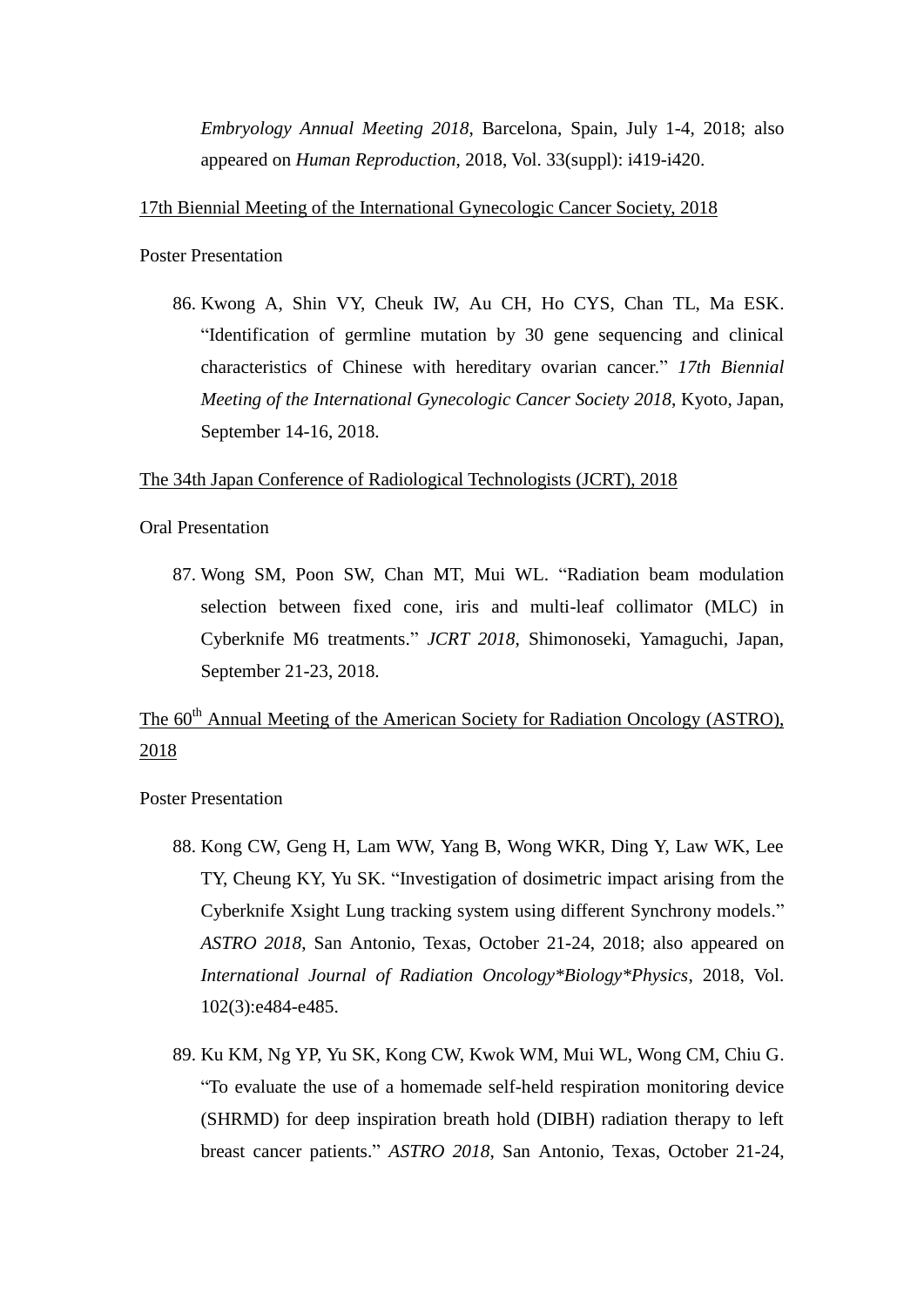2018; also appeared on *International Journal of Radiation Oncology\*Biology\*Physics*, 2018, Vol. 102(3):e556.

- 90. Lam CP, Wu VWC, Chiu G, Ng YP, Kong PSW, Wong CCM. "Dosimetric influences and reproducibility of flexed neck and extended neck set-up positions in helical tomotherapy treatment of nasopharyngeal carcinoma." *ASTRO 2018*, San Antonio, Texas, October 21-24, 2018; also appeared on *International Journal of Radiation Oncology\*Biology\*Physics*, 2018, Vol. 102(3):e323.
- 91. Tam KT, Wu VWC, Chiu G, Wong CCM. "To Evaluate the Feasibility of Minimizing Ovarian Dose in Irradiation of Abdominal and Pelvic Malignancies by applying Optimal Margin in Helical Tomotherapy." *ASTRO 2018*, San Antonio, Texas, October 21-24, 2018; also appeared on *International Journal of Radiation Oncology\*Biology\*Physics*, 2018, Vol. 102(3):e642.
- 92. Zhou Y, Yuan J, Wong OL, Cheung KY, Yu SK. "Respiratory induced kidney motion revealed by fast volumetric 4D-MRI and its influence on motion management strategy of stereotactic ablative renal radiotherapy." *ASTRO 2018*, San Antonio, Texas, October 21-24, 2018; also appeared on *International Journal of Radiation Oncology\*Biology\*Physics*, 2018, Vol. 102(3):e560-e561.

# 60th Annual Meeting & Exhibition of American Association of Physicists in Medicine (AAPM), 2018

Oral Presentation

- 93. Law MWK, Yuan J, Wong OL, Yu SK. "Retrospective Geometric Distortion Correction of a Dedicated MR-Simulator for Radiotherapy." *60th Annual Meeting & Exhibition of AAPM 2018*, Nashville, TN, July 29-Aug 2, 2018.
- 94. Wong OL , Yuan J, Zhou Y, Yu SK, Cheung KY. "Assessment of the Respiratory-Induced Kidney Motion Reproducibility by Fast Volumetric 4DMRI." *60th Annual Meeting & Exhibition of AAPM 2018*, Nashville, TN, July 29-Aug 2, 2018.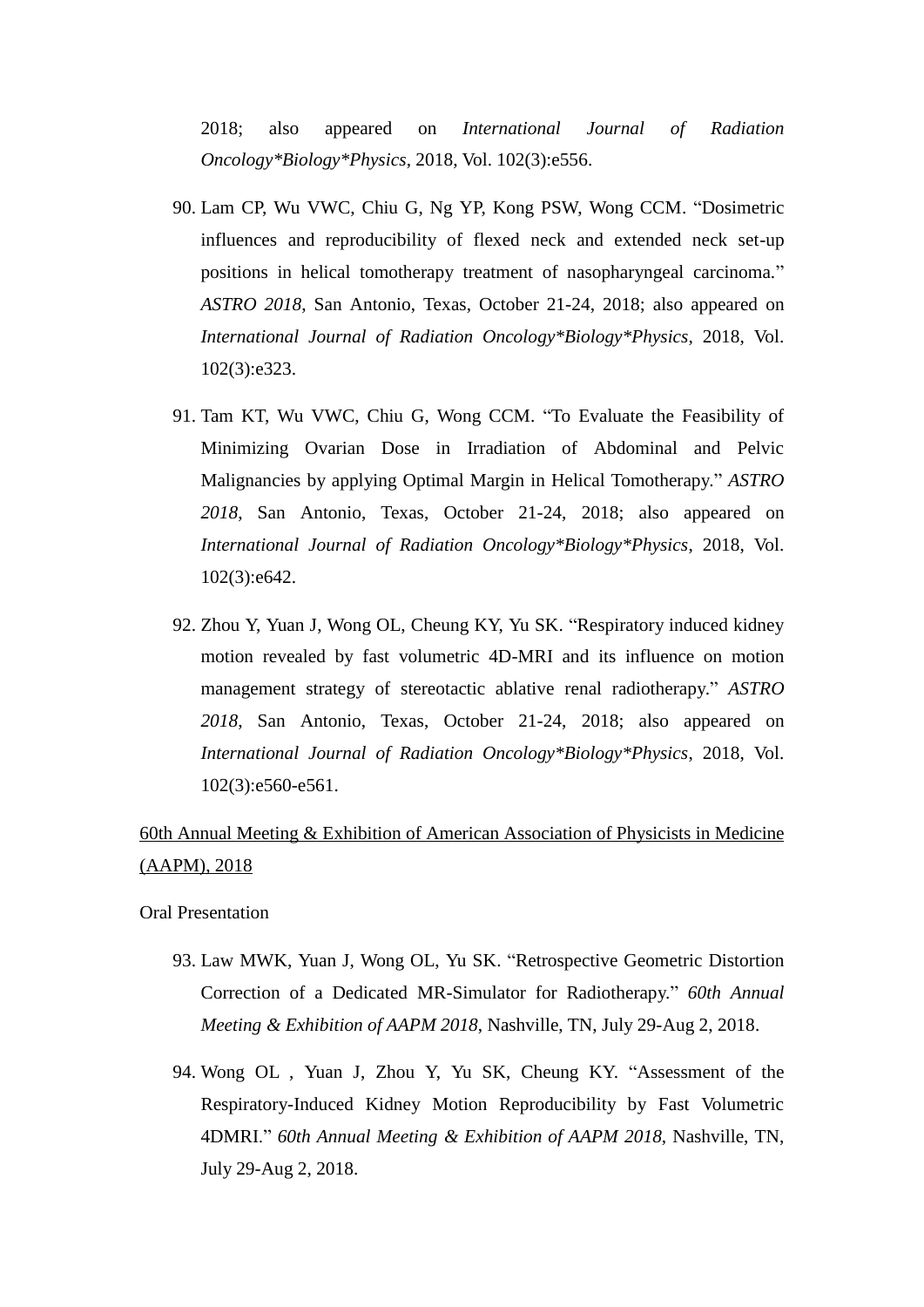95. Yang B, Wong W, Lam W, Geng H, Kong C, Lee T, Cheung K, Yu S. "QA of Manipulator-Pointing Accuracy for CyberKnife Using a Cylindrical Diode Array." *60th Annual Meeting & Exhibition of AAPM 2018*, Nashville, TN, July 29-Aug 2, 2018.

Poster Presentation

- 96. Chiu TL, Yang B, Tang KK, Cheung CW, Lam WW, Cheung KY, Yu SK. "Polarity Correction Factor and Out of Field Dose Measurement for FFF and FF Beam Using Two microchambers." *60th Annual Meeting & Exhibition of AAPM 2018*, Nashville, TN, July 29-Aug 2, 2018.
- 97. Choi HHF, Nam PH, Cheung KY, Yu SK. "Effect of reoxygenation on hypofractionated treatment: A theoretical comparison with the linear-quadratic model." *60th Annual Meeting & Exhibition of AAPM 2018*, Nashville, TN, July 29-Aug 2, 2018.
- 98. Ho CL, Wong OL, Yuan J, Cheung KY, Yu SK. "MR Simulator Quality Assurance Technique Using An ACR MRI Phantom Based On 3D MR Sequence to Accommodate Radiotherapy Applications." *60th Annual Meeting & Exhibition of AAPM 2018*, Nashville, TN, July 29-Aug 2, 2018.
- 99. Law MWK, Cheung CW, Lee MH, Tang KK, Chow SWK, Lee LWM, Wong M, Yoo S, Nam PH, Lee JWY, Yu SK. "A Study of Probability Distribution of Patient Setup Time in External Photon-Beam Treatment." *60th Annual Meeting & Exhibition of AAPM 2018*, Nashville, TN, July 29-Aug 2, 2018.
- 100. Yang B, Chiu TL, Law MWK, Tang K, Geng H, Lam W, Cheung KY, Yu SK. "A New Methodology of Evaluation of Respiratory Motion Tracking Errors of CyberKnife Using a 2D Detector Array." *60th Annual Meeting & Exhibition of AAPM 2018*, Nashville, TN, July 29-Aug 2, 2018.
- 101. Zhou Y, Yuan J, Wong OL, Cheung KY, Yu SK. "Quantification of Respiratory-Induced Volumetric Renal Motion Velocity Using Ultra-Fast 3D+t MRI." *60th Annual Meeting & Exhibition of AAPM 2018*, Nashville, TN, July 29-Aug 2, 2018.

26<sup>th</sup> Annual Scientific Meeting of Hong Kong College of Radiologists, 2018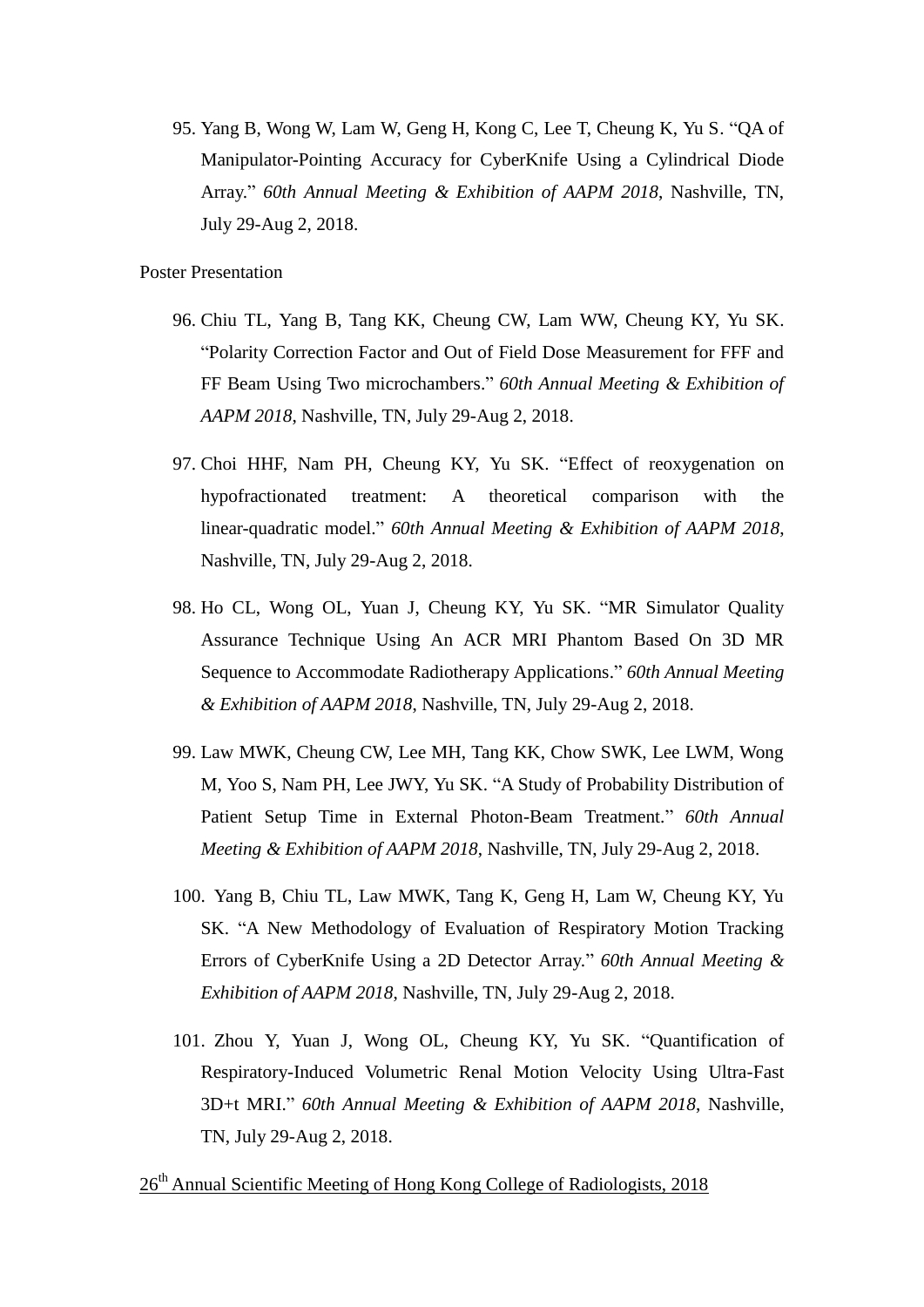Poster Presentation

- 102. Chan HHL, Xue C, Lo G. "Preoperative Assessment of Endometrial Carcinoma: Local Experience in a Private Hospital - a Pictorial Essay." *26th Annual Scientific Meeting of Hong Kong College of Radiologists*, Hong Kong, November 17-18, 2018.
- 103. Xue C, Lo G, Ai V. "Added Value of Integrated PET/MRI for Evalutaion of Soft Tissue and Bone Marrow Malignancies Compared with PET/CT : a Pictorial Essay." *26th Annual Scientific Meeting of Hong Kong College of Radiologists*, Hong Kong, November 17-18, 2018.

#### Hong Kong Physiotherapy Association 55th Anniversary Conference, 2018

Poster Presentation

- 104. Cheung TW, Law KY, Lee MH, So YM. "Planning for Rehabilitation after Bariatric Surgery-A Preliminary Evaluation of Physiotherapy management for Obese Patients." *Hong Kong Physiotherapy Association 55th Anniversary Conference*, Hong Kong, October 28, 2018.
- 105. Tsui SSM, Law KY, Ng MC, Yan MY. "Rehabilitation Outcome of Total Knee Replacement." *Hong Kong Physiotherapy Association 55th Anniversary Conference*, Hong Kong , October 28, 2018.

The 104<sup>th</sup> Scientific Assembly and Annual Meeting of the Radiological Society of North America (RSNA), 2018

Poster Presentation

106. Xue C, Ai V, Yuan J, Wong O, Lo G. "Whole-Body MRI Screening of an Asymptomatic Cohort - A Long Term Follow-Up Study." *RSNA 2018*, McCormick Place, Chicago, November 25-30, 2018.

#### World Congress on Medical Physics & Biomedical Engineering, 2018

Keynote Lecture